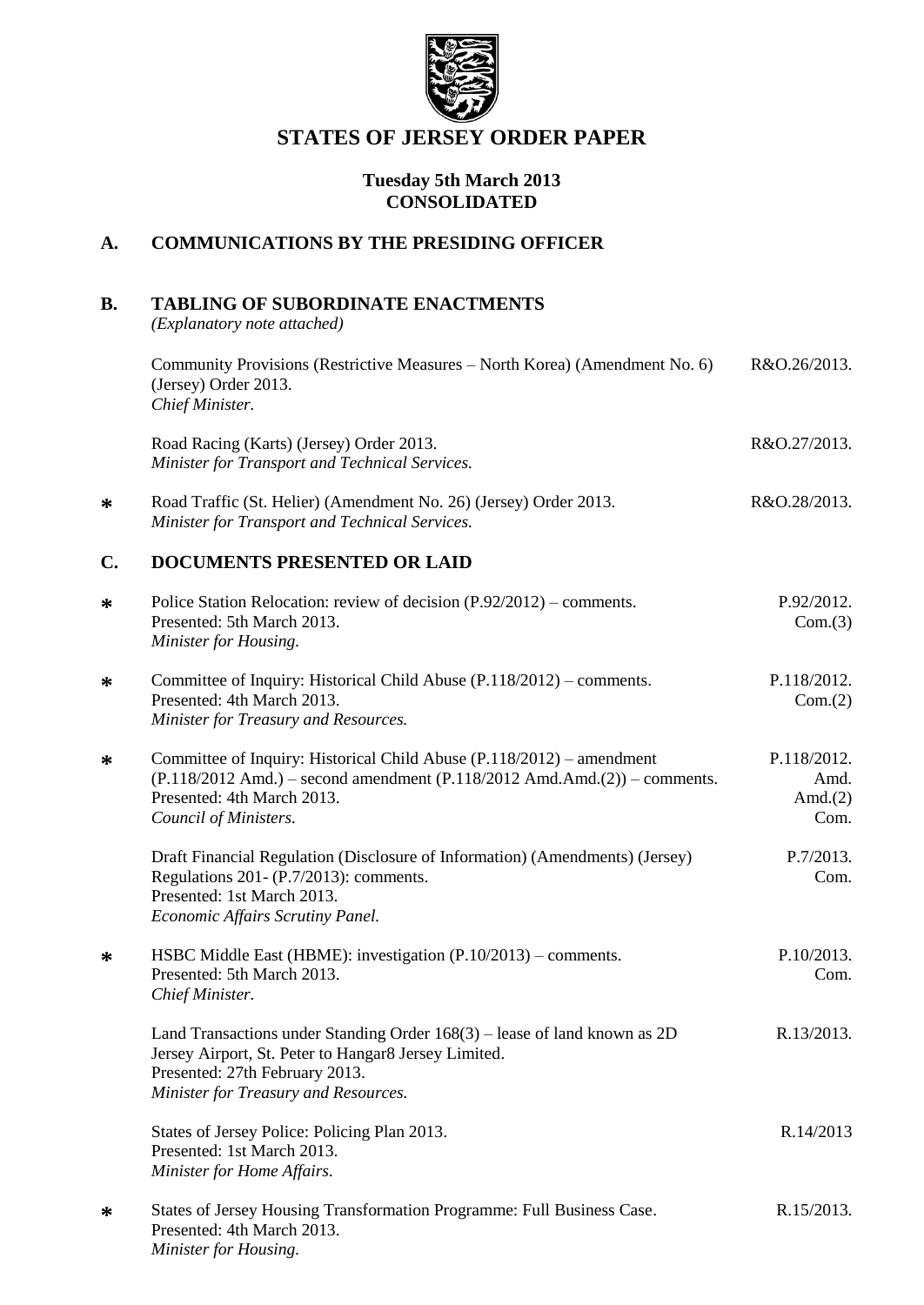

|    | Green Street Police HQ: Traffic and Parking.<br>Presented: 28th February 2013.<br><b>Environment Scrutiny Panel.</b>                                                                                                     | S.R.3/2013.                  |
|----|--------------------------------------------------------------------------------------------------------------------------------------------------------------------------------------------------------------------------|------------------------------|
|    | Relocation of Police Head Quarters to Green Street Car Park (S.R.19/2012) -<br>response of the Minister for Home Affairs.<br>Presented: 22nd February 2013.<br>Minister for Home Affairs.                                | S.R.19/2012.<br>Res.         |
|    | Relocation of Police Head Quarters to Green Street Car Park (S.R.19/2012):<br>addendum – (S.R.19/2012 Add.) – response of the Minister for Home Affairs.<br>Presented: 22nd February 2013.<br>Minister for Home Affairs. | S.R.19/2012.<br>Add. Res.    |
|    | Tourism Shadow Board (S.R.1/2013) – response of the Minister for Economic<br>Development.<br>Presented: 28th February 2013.<br>Minister for Economic Development.                                                        | S.R.1/2013.<br>Res.          |
| ∗  | Population and Migration Review – Part 2 $(S.R.2/2013)$ – response of the Chief<br>Minister.<br>Presented: 5th March 2013.<br>Chief Minister.                                                                            | S.R.2/2013.<br>Res.          |
| ∗  | Report on the Financial Report and Accounts of the States of Jersey for the year<br>ended 31st December 2011.<br>Presented: 1st March 2013.<br>Public Accounts Committee.                                                | P.A.C.1/2013.                |
| D. | NOTIFICATION OF LODGED PROPOSITIONS                                                                                                                                                                                      |                              |
|    | Committee of Inquiry: Historical Child Abuse (P.118/2012) – amendment<br>$(P.118/2012$ Amd.) – second amendment.<br>Lodged: 26th February 2013.<br>Deputy M. Tadier of St. Brelade.                                      | P.118/2012<br>Amd. $Amd.(2)$ |
|    | Committee of Inquiry: Historical Child Abuse (P.118/2012) – amendment<br>$(P.118/2012$ Amd.) – third amendment.<br>Lodged: 27th February 2013.<br>Council of Ministers.                                                  | P.118/2012<br>Amd.Amd. $(3)$ |
| ∗  | Draft Social Security (Amendment of Law No. 5) (Jersey) Regulations 201-<br>$(P.15/2013)$ – amendment.<br>Lodged: 5th March 2013.<br>Deputy G.P. Southern of St. Helier.                                                 | P.15/2013.<br>Amd.           |
|    | Draft Taxation (Implementation) (Amendment) (Jersey) Law 201-.<br>Lodged: 22nd February 2013.<br>Chief Minister.                                                                                                         | P.30/2013.                   |
|    | Committee of Inquiry: costs for local businesses.<br>Lodged: 25th February 2013.<br>Senator A. Breckon.                                                                                                                  | P.31/2013.                   |

**\***

**\***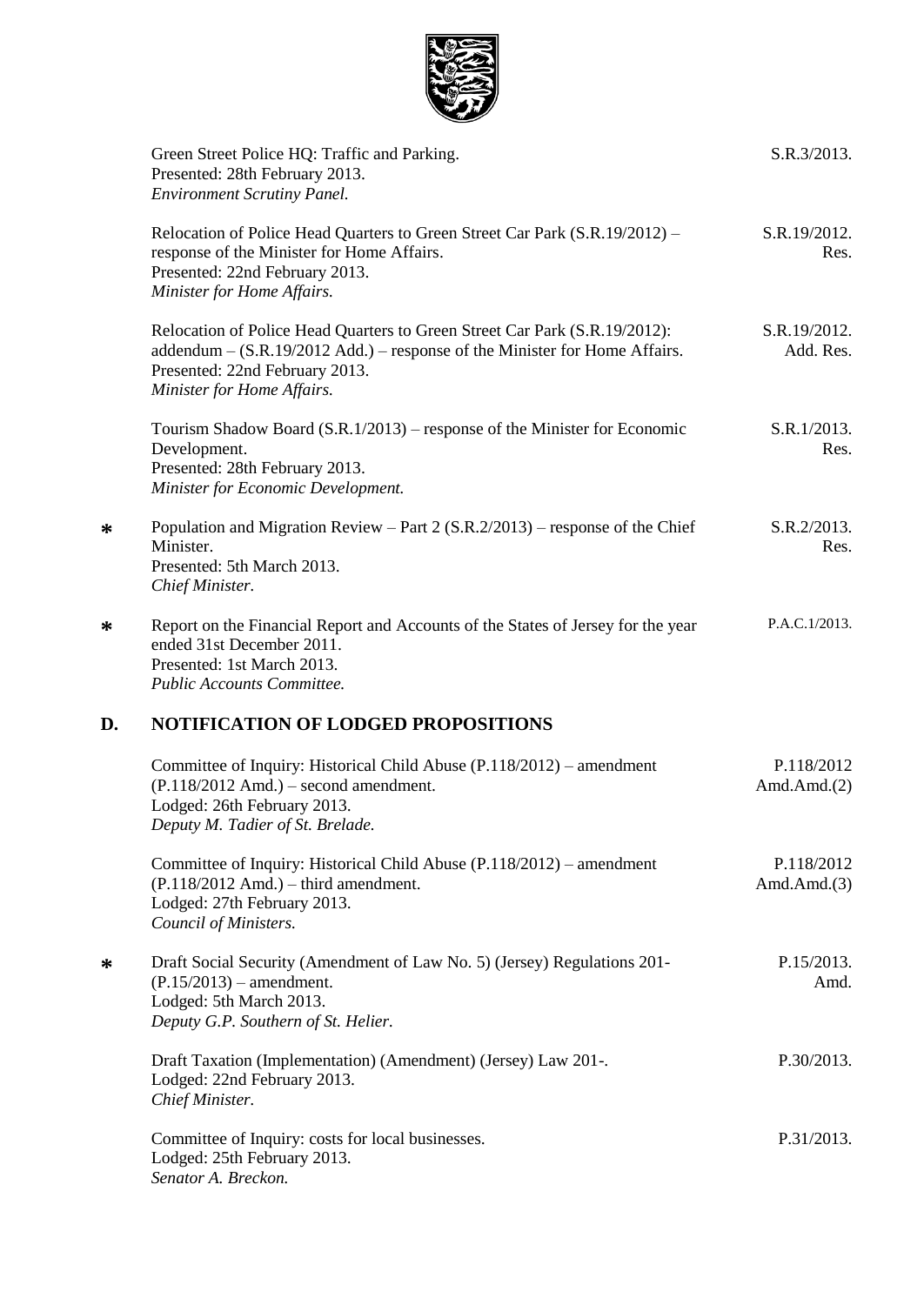

| Jersey Competition Regulatory Authority: re-appointment of Chairman.<br>Lodged: 28th February 2013.<br>Minister for Economic Development. | P.32/2013. |
|-------------------------------------------------------------------------------------------------------------------------------------------|------------|
| The Reform of Social Housing.<br>Lodged: 4th March 2013.<br>Council of Ministers.                                                         | P.33/2013. |
| Draft States of Jersey (Amendment No. 6) Law 201-.<br>Lodged: 5th March 2013.<br>Chief Minister.                                          | P.34/2013. |

### **E. WITHDRAWAL OF LODGED PROPOSITIONS**

In accordance with Standing Order 34(1), the proposer of the following proposition lodged 'au Greffe' has informed the Greffier of the States that it is to be withdrawn –

Committee of Inquiry: Historical Child Abuse (P.118/2012) – amendment (P.118/2012 Amd.) – amendment. Lodged: 12th February 2013. *Deputy M. Tadier of St. Brelade.* P.118/2012. Amd.Amd.

## **F. APPOINTMENT OF MINISTERS, COMMITTEES AND PANELS**

## **G. MATTERS OF PRIVILEGE**

### **H. PETITIONS**

**\***

**\***

### **I. QUESTIONS**

#### (a) – **Written Questions** *(attached)*

Question 1 was deferred from the meeting of 19th February 2013, at the request of the Minister for Home Affairs and therefore appears on the Order Paper in addition to Deputy T.M. Pitman of St. Helier's five other written questions for this meeting.

- 1. The Minister for Home Affairs will table an answer to a question asked by Deputy T.M. Pitman of St. Helier regarding allegations in respect of the Historic Child Abuse investigation.
- 2. The Minister for Treasury and Resources will table an answer to a question asked by Deputy S.S.P.A. Power of St. Brelade regarding the payment methods offered to the public by States owned utility companies.
- 3. The Minister for Health and Social Services will table an answer to a question asked by Deputy R.G. Le Hérissier of St. Saviour regarding the number of foot amputations in Jersey in the last two calendar years associated with diabetes.
- 4. The Minister for Economic Development will table an answer to a question asked by Deputy R.G. Le Hérissier of St. Saviour regarding the revocation of 'bulk' licences for employment.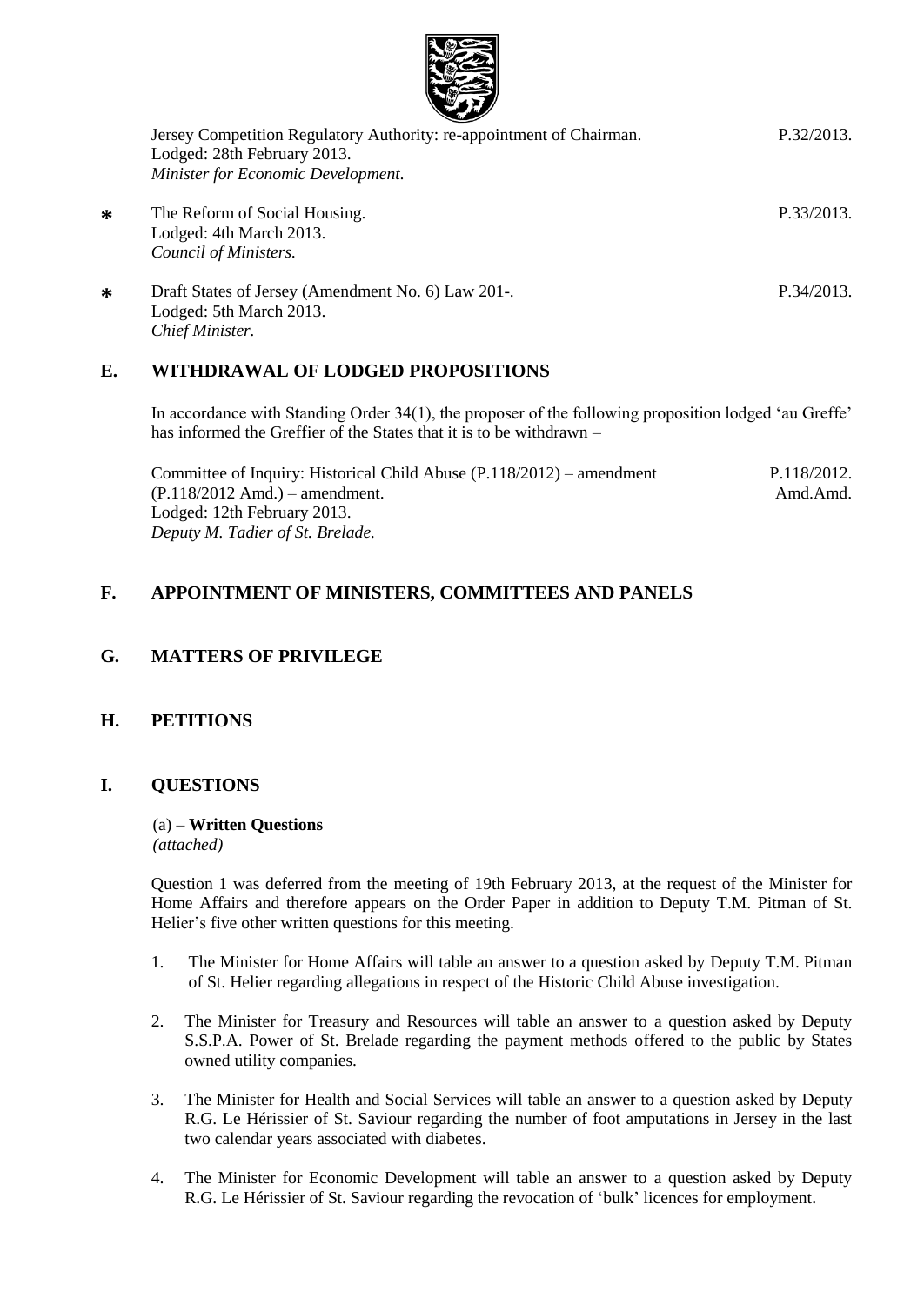

- 5. The Minister for Social Security will table an answer to a question asked by Deputy R.G. Le Hérissier of St. Saviour regarding Income Support claimants pursuing further and higher education rather than immediately seeking employment.
- 6. The Minister for Economic Development will table an answer to a question asked by Deputy R.G. Le Hérissier of St. Saviour regarding the introduction of a Financial Ombudsman.
- 7. H.M. Attorney General will table an answer to a question asked by Deputy T.M. Pitman of St. Helier regarding private prosecutions.
- 8. H.M. Attorney General will table an answer to a question asked by Deputy T.M. Pitman of St. Helier regarding miscarriages of justice in Jersey.
- 9. The Chairman of the Privileges and Procedures Committee will table an answer to a question asked by Deputy T.M. Pitman of St. Helier regarding the content of the information to accompany the referendum publicity.
- 10. The Chairman of the Comité des Connétables will table an answer to a question asked by Deputy T.M. Pitman of St. Helier regarding informing Islanders of the impact of the referendum on urban parish representation.
- 11. The Minister for Home Affairs will table an answer to a question asked by Deputy T.M. Pitman of St. Helier regarding the basis for refuting that an East European sex ring was operating within the Island.
- 12. The Minister for Treasury and Resources will table an answer to a question asked by Deputy G.C.L. Baudains of St. Clement regarding Jersey Telecom's acceptance of cheques.
- 13. The Minister for Economic Development will table an answer to a question asked by Deputy G.C.L. Baudains of St. Clement regarding the investigation of local fuel supplies by the Jersey Competition Regulatory Authority.
- 14. The Minister for Planning and Environment will table an answer to a question asked by Deputy J.H. Young of St. Brelade regarding the granting of planning permissions inconsistent with the Island Plan 2011.
- 15. The Minister for Planning and Environment will table an answer to a question asked by Deputy J.H. Young of St. Brelade regarding the performance of the Planning Department in processing planning and building applications since 2010.
- 16. The Minister for Planning and Environment will table an answer to a question asked by Deputy J.H. Young of St. Brelade regarding the direct costs incurred by the Planning Department in processing planning and building applications during 2012.
- 17. The Minister for Planning and Environment will table an answer to a question asked by Deputy J.H. Young of St. Brelade regarding the total income received from planning and building application fees respectively, for each of the last five years to 2012.
- 18. The Chief Minister will table an answer to a question asked by Deputy G.P. Southern of St. Helier regarding the modernisation review of public sector terms and conditions.
- 19. The Chief Minister will table an answer to a question asked by Deputy G.P. Southern of St. Helier regarding the finalisation of a set of principles based on the UK Transfer of Undertakings (TUPE) legislation.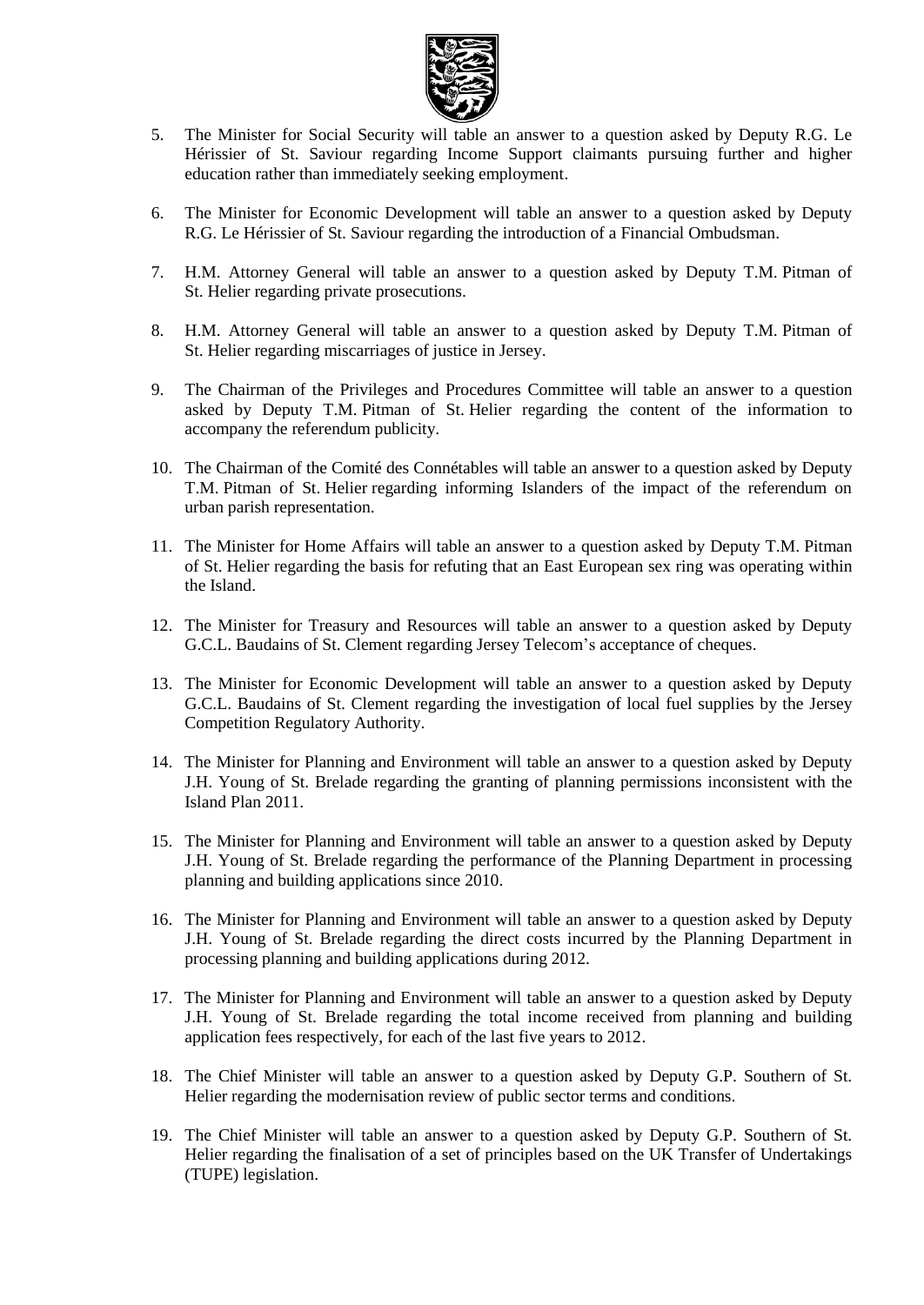

- 20. The Minister for Economic Development will table an answer to a question asked by Deputy G.P. Southern of St. Helier regarding the provision of a breakdown of non-locally qualified licences as at the end of 2009.
- 21. The Minister for Health and Social Services will table an answer to a question asked by Deputy G.P. Southern of St. Helier regarding the number of middle grade and senior doctors who had left the service over recent months.
- 22. The Chief Minister will table an answer to a question asked by Deputy G.P. Southern of St. Helier regarding the integrated reward framework to resolve the structural inequality between nurses and other health professionals.
- 23. The Minister for Transport and Technical Services will table an answer to a question asked by Deputy J.H. Young of St. Brelade regarding the future of the 'Explorer' bus service.
- 24. The Chief Minister will table an answer to a question asked by Deputy M.R. Higgins of St. Helier regarding the provision of a detailed chronology of all negotiations and correspondence with the Public Sector unions in dispute with the States of Jersey over their pay and conditions.
- 25. The Minister for Transport and Technical Services will table an answer to a question asked by Deputy M.R. Higgins of St. Helier regarding public access to the operational records of Bellozanne.
- 26. The Chief Minister will table an answer to a question asked by Deputy M.R. Higgins of St. Helier regarding securing public networks in Jersey from cyber terrorism.
- 27. The Minister for Health and Social Services will table an answer to a question asked by Deputy M.R. Higgins of St. Helier regarding the screening conducted on staff and members of the public living around the Bellozanne area.
- 28. The Minister for Health and Social Services will table an answer to a question asked by the Deputy of St. Peter regarding the current length of waiting lists to see hospital consultants.

#### **(b) – Oral Questions**

(120 minutes)

Question 1 was deferred from the meeting of 19th February 2013, at the request of the Minister for Treasury and Resources and therefore appears in addition to Deputy G.C.L. Baudains of St. Clement's other oral question as part of the first ballot, in accordance with Standing Order 14.

1. Deputy G.C.L. Baudains of St. Clement will ask a question of the Minister for Treasury and Resources –

"Further to the publication of the Fort Regent Political Steering Group: Interim Report (R.134/2011), when will the Group report its findings and will a development plan be presented to the States for debate?"

2. Deputy R.G. Le Hérissier of St. Saviour will ask the following question of the Minister for Economic Development –

"What steps is the Minister taking to ensure an uninterrupted supply of super unleaded fuel and what contingency plans, if any, does he have in place should supplies be terminated by the current fuel suppliers?"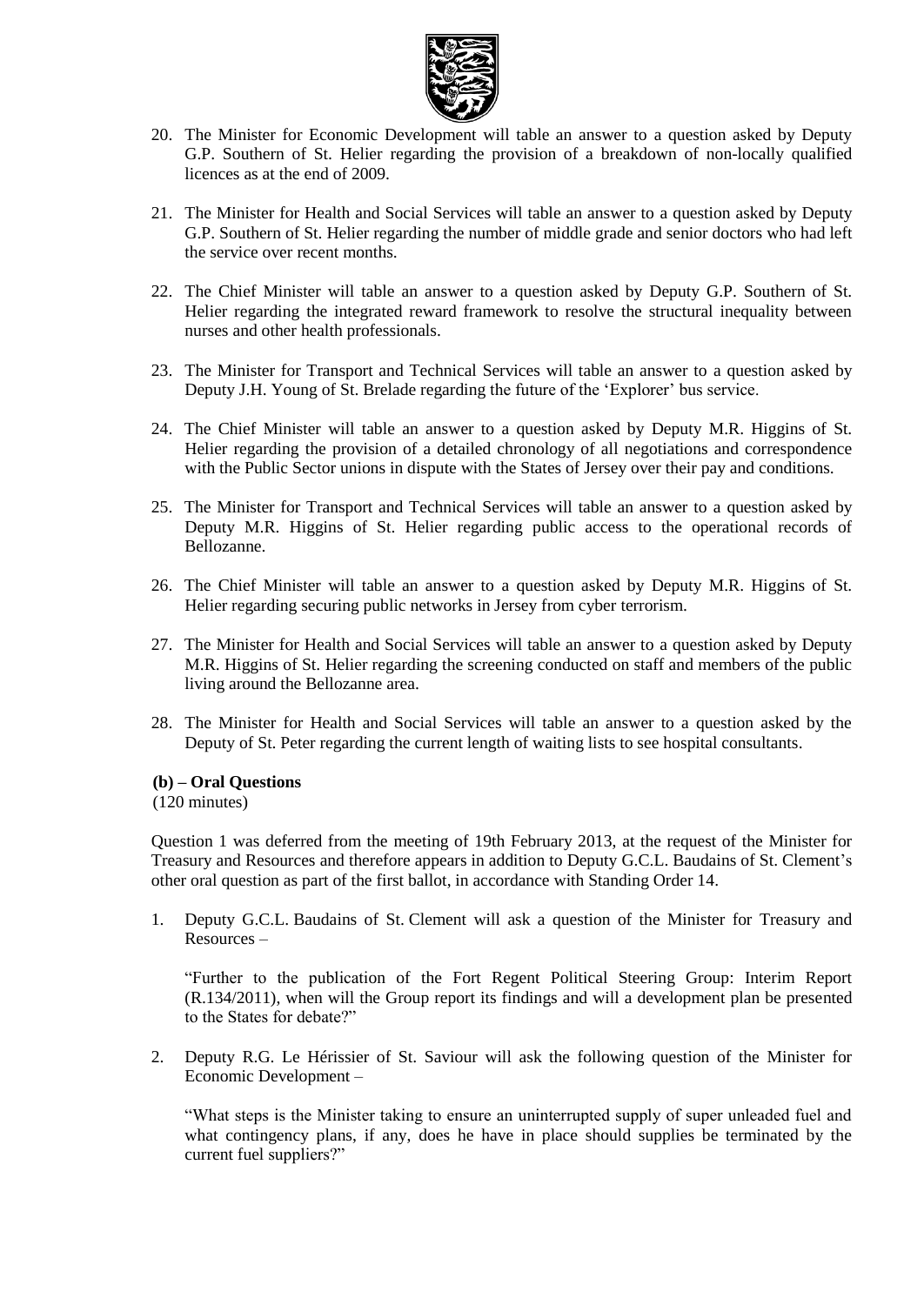

3. Deputy M.R. Higgins of St. Helier will ask the following question of the Chief Minister –

"Will the Chief Minister detail how much money to date Mourant Ozannes have been paid for handling the Historic Child Abuse Redress Scheme and how much in total to date has been paid out to abuse victims?"

4. Deputy J.A. Hilton of St. Helier will ask the following question of the Minister for Health and Social Services –

"Would the Minister confirm whether four of the eight middle grade doctors employed in the hospital have left during the past month or so, as reported at a recent Scrutiny hearing by one of the Medical Directors and, if so, can the Minister explain why this happened, what notice the doctors gave and what immediate action was taken to address the vacancies?"

5. Deputy J.H. Young of St. Brelade will ask the following question of the Minister for Planning and Environment –

"Will the Minister provide an update of his progress towards the required Planning Obligation Agreement for Plemont Holiday Village and advise the Assembly whether, since his reply to my written question on 15th January 2013, any issues have emerged or been identified which may cause delay?"

6. Deputy G.C.L. Baudains of St. Clement will ask the following question of the Minister for Treasury and Resources –

"Would the Minister advise of the extent of States ownership of property and infrastructure at La Collette, provide details of the lease with the fuel companies and advise whether the lease provides any safeguard for the continued supply of higher octane petrol?"

7. Deputy T.M. Pitman of St. Helier will ask the following question of the Chairman of the Privileges and Procedures Committee –

"Following the decision in Sark to end the dual role of the Seneschal, what actions, if any, will the Committee be taking to revisit the recommendations made in the Carswell report for Jersey to end the dual role of the Bailiff?"

8. Deputy G.P. Southern of St. Helier will ask the following question of the Chief Minister –

"Would the Chief Minister advise whether the process for consultation over the modernisation of terms and conditions for the public sector consists of weekly meetings during working hours, and, if so, are all the staff representatives given time away from work to attend and to what extent do such meetings constitute formal negotiations?"

9. Senator S.C. Ferguson will ask the following question of the Chief Minister –

"Given that the States Employment Board is the official employer of all States employees and is responsible for employment policy and advocates best employment practice, if a Department abuses its position regarding employment matters, what steps, if any, is the Board able to take to redress the situation?"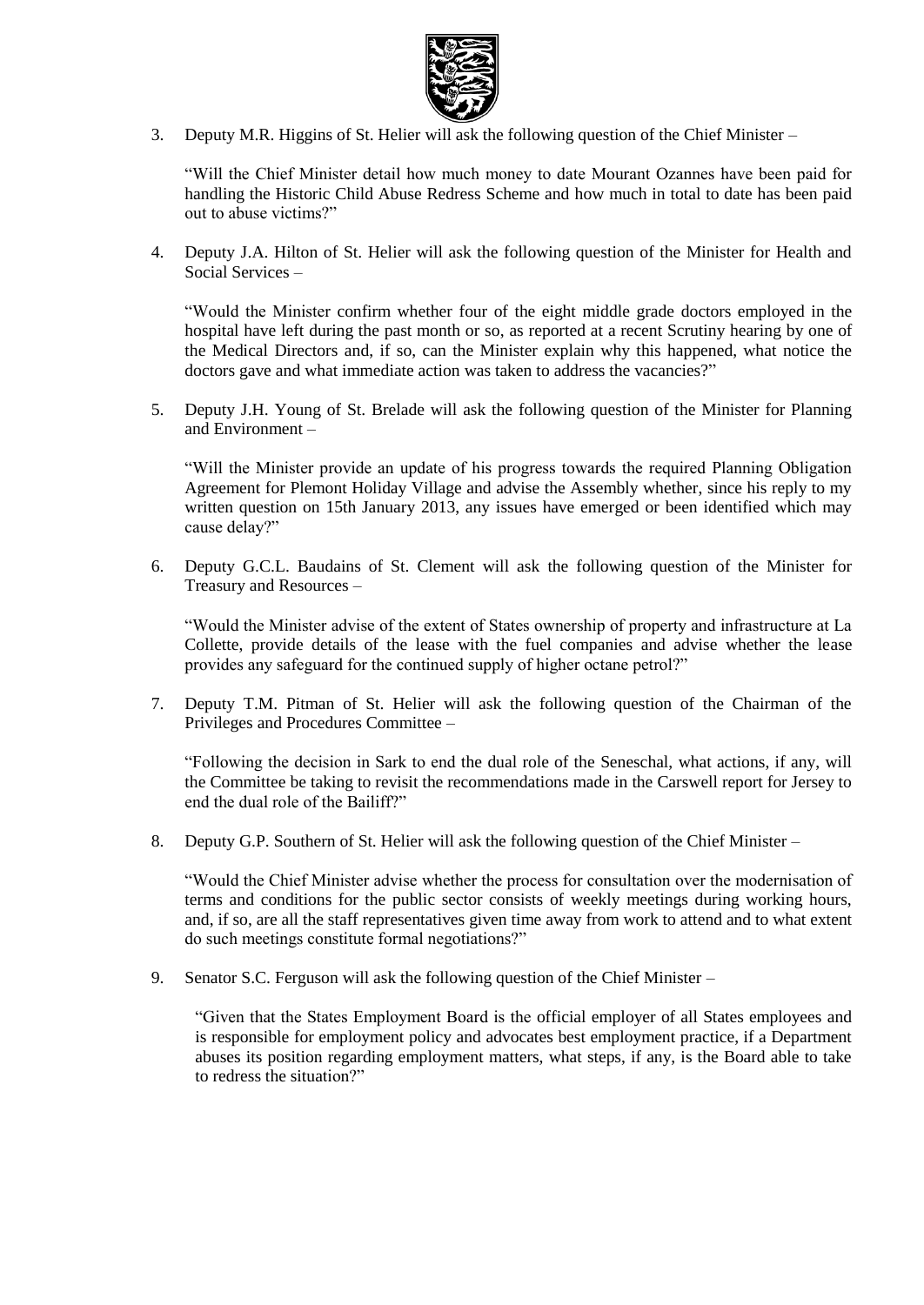

10. Deputy M. Tadier of St. Brelade will ask the following question of the Minister for Transport and Technical Services –

"Does the Minister consider that he has failed in his duty to deliver the commitment given by one of his predecessors, the Environment and Public Services President on 30th August 2005, to transfer all bus service employees on "the same terms and conditions as apply at the date of issue of any tender documentation" in the case of mechanics and cleaning staff transferred from Connex to CT Plus?"

11. Deputy J.H. Young of St. Brelade will ask the following question of the Minister for Transport and Technical Services –

"When the Minister approves the new CTPlus timetable, will he ensure the frequency of the route 12 day time bus service to the residents of Noirmont, Portelet and Ouaisne is improved or the service is at least restored between 10.00 a.m. and 16.50 p.m. each day, as provided by the previous operator?"

12. Deputy R.G. Le Hérissier of St. Saviour will ask the following question of the Minister for Treasury and Resources –

"As the shareholder representative, what lessons, if any, has the Minister learnt from the Gigabit Jersey project and how will the project be taken forward in the light of staff redundancies at the company sub-contracted to roll out the scheme?"

13. Deputy J.A. Hilton of St. Helier will ask the following question of the Minister for Health and Social Services –

"What measures, if any, has the Minister taken to ensure that the delays experienced in recruiting a replacement Respiratory Consultant will not be repeated in the future?"

14. Deputy M. Tadier of St. Brelade will ask the following question of the Chairman of the Comité des Connétables -

"Will any guidelines be issued regarding the use of Parish resources, funds and amenities, including Parish Halls, Parish Magazines and Parish Websites to promote one side or another in the forthcoming referendum and what safeguards, if any, will there be to ensure that rate-payers' money is not used to fund a political campaign either for or against maintaining the automatic right of Constables to sit in the States?"

15. Deputy G.P. Southern of St. Helier will ask the following question of the Chairman of the Privileges and Procedures Committee –

"Did the Chairman and the Committee give any consideration to the Venice Commission's guidelines for referendum best practice, as outlined in their Code of Good Practice on Referendums, in particular those relating to Equality of opportunity and media impartiality, prior to lodging P.5/2013, and, if not, why not?"

16. Senator S.C. Ferguson will ask the following question of the Minister for Health and Social Services –

"Further to her response to a written question (7435) on 19th February 2013, when the Minister stated that work was underway jointly between her Department, the Chief Minister's and the Law Officers' Departments to update and amend the present mental health legislation in Jersey, will she advise whether the Law is currently Human Rights compliant and when the amendments will be brought to the Assembly for debate?"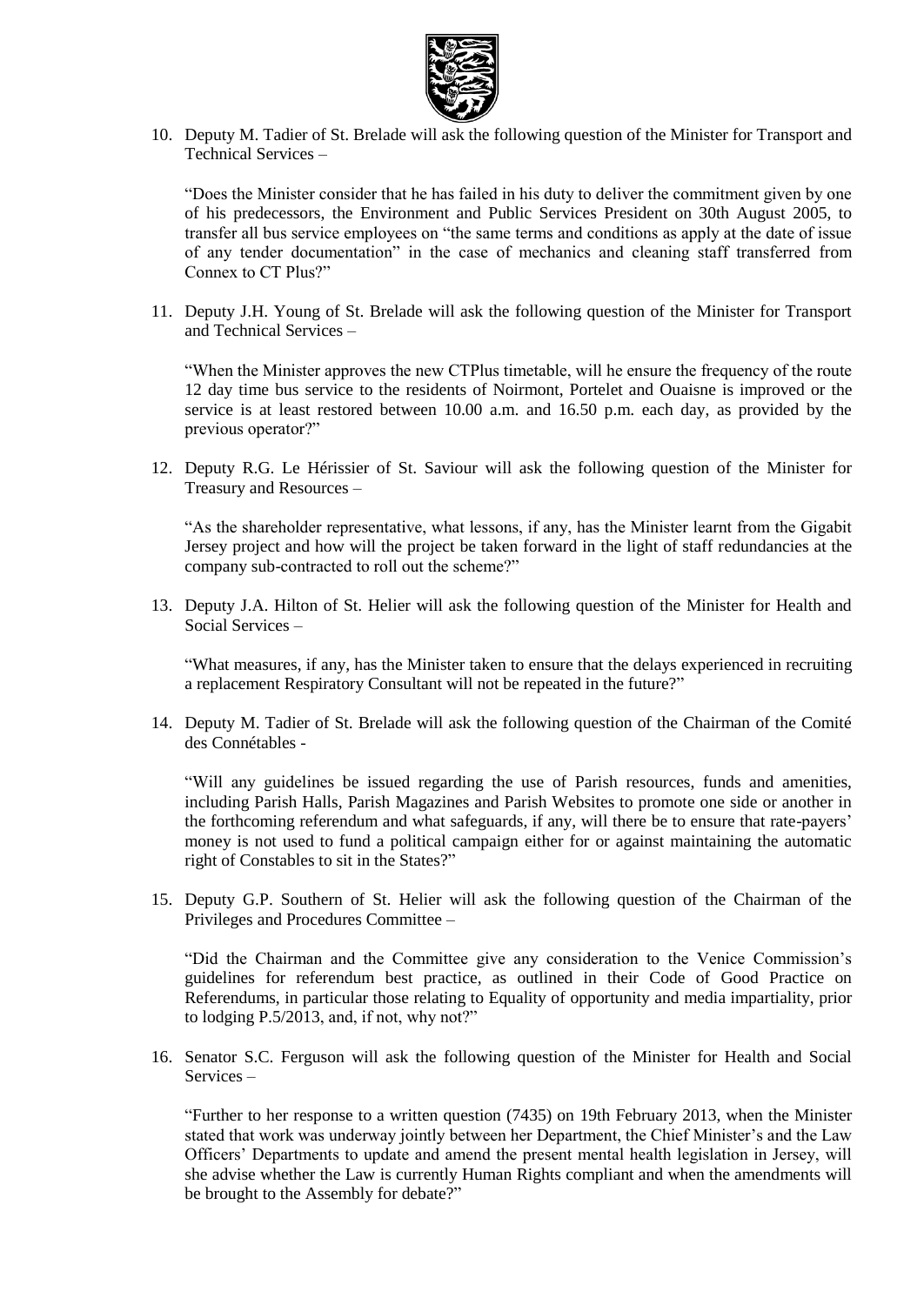

17. Deputy M.R. Higgins of St. Helier will ask the following question of the Chief Minister –

"Will the Chief Minister advise how many Historic Child Abuse victims have been compensated to date out of the total number of victims who have applied under the Redress Scheme, whether Mourant Ozannes are requiring some victims to go through the trauma of more than one psychological assessment and, if so, explain why?"

18. Deputy T.M. Pitman of St. Helier will ask the following question of H.M. Attorney General –

"Does a defendant have a legal right to request independent forensic testing of disputed statements and documents?"

#### **(c) – Questions to Ministers without notice (30 minutes) –**

1st question period – Minister for Education, Sport and Culture

2nd question period – Minister for Health and Social Services

### **J. PERSONAL STATEMENTS**

### **K. STATEMENTS ON A MATTER OF OFFICIAL RESPONSIBILITY**

**\*** Chairman of the Corporate Services Population and Migration sub-panel will make a statement on the sub-panel's recent review.

#### **L. PUBLIC BUSINESS**

#### **5th March 2013**

**\***

| Police Station Relocation: review of decision (as amended).<br>Lodged: 2nd October 2012.<br>Deputy J.A. Martin of St. Helier.                     | P.92/2012.             |
|---------------------------------------------------------------------------------------------------------------------------------------------------|------------------------|
| Police Station Relocation: review of decision (P.92/2012) – comments.<br>Presented: 19th November 2012.<br>Council of Ministers.                  | P.92/2012.<br>Com.     |
| Police Station Relocation: review of decision (P.92/2012) – comments.<br>Presented: 20th November 2012.<br>Minister for Planning and Environment. | P.92/2012.<br>Com.(2)  |
| Police Station Relocation: review of decision (P.92/2012) – comments.<br>Presented: 5th March 2013.<br>Minister for Housing.                      | P.92/2012.<br>Com.(3)  |
| Committee of Inquiry: Historical Child Abuse.<br>Lodged: 6th November 2012.<br>Council of Ministers.                                              | P.118/2012.            |
| Committee of Inquiry: Historical Child Abuse (P.118/2012) – comments.<br>Presented: 31st January 2013.<br>H.M. Attorney General.                  | P.118/2012.<br>Com.    |
| Committee of Inquiry: Historical Child Abuse (P.118/2012) – comments.<br>Presented: 4th March 2013.<br>Minister for Treasury and Resources.       | P.118/2012.<br>Com.(2) |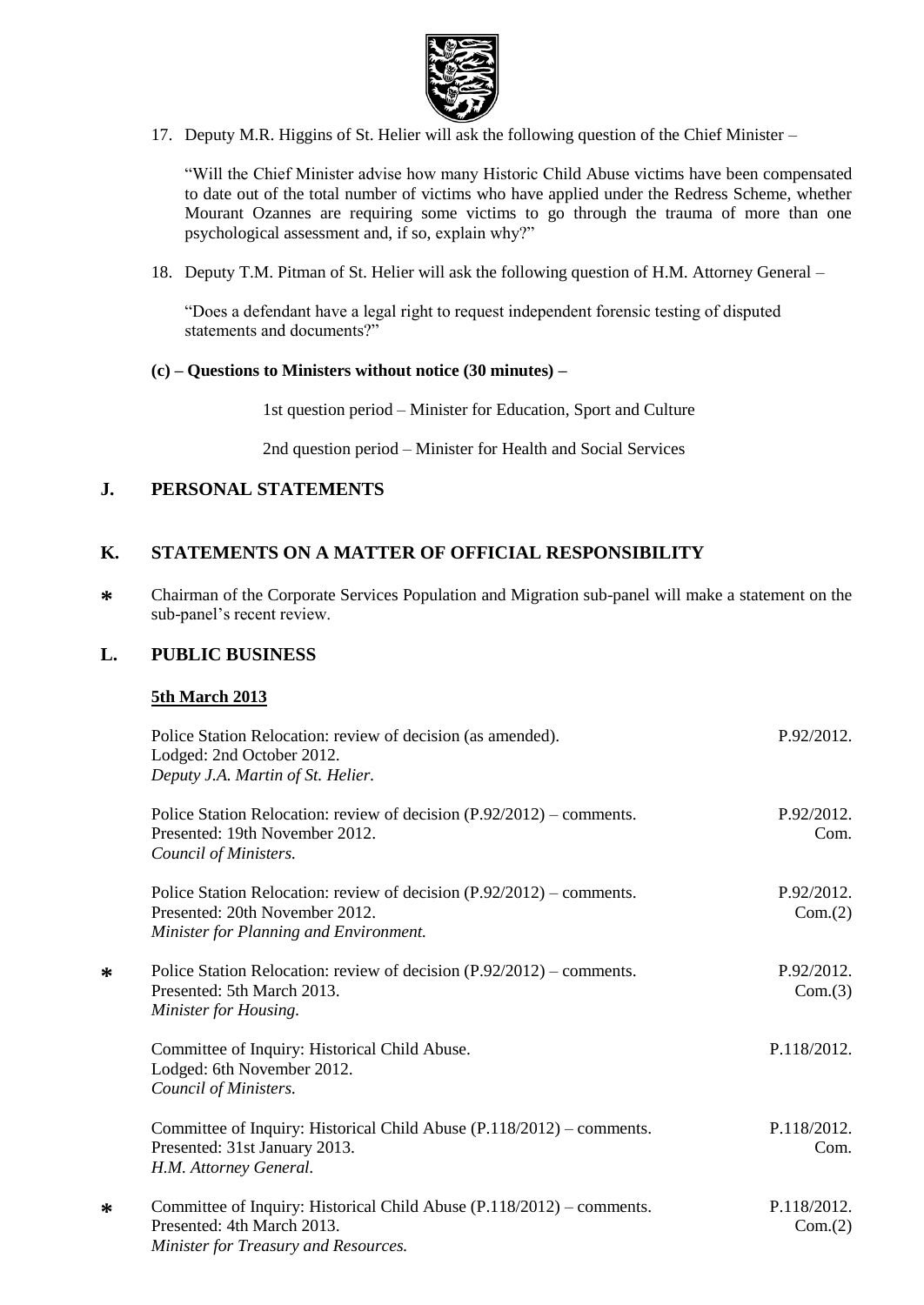

**\***

| Committee of Inquiry: Historical Child Abuse (P.118/2012) – amendment.<br>Lodged: 5th February 2013.<br>Council of Ministers.                                                                                       | P.118/2012.<br>Amd.                       |
|---------------------------------------------------------------------------------------------------------------------------------------------------------------------------------------------------------------------|-------------------------------------------|
| Committee of Inquiry: Historical Child Abuse (P.118/2012) – amendment<br>$(P.118/2012$ Amd.) – second amendment.<br>Lodged: 26th February 2013.<br>Deputy M. Tadier of St. Brelade.                                 | P.118/2012<br>Amd. $Amd.(2)$              |
| Committee of Inquiry: Historical Child Abuse (P.118/2012) – amendment<br>$(P.118/2012$ Amd.) – second amendment $(P.118/2012$ Amd.Amd. $(2))$ – comments.<br>Presented: 4th March 2013.<br>Council of Ministers.    | P.118/2012.<br>Amd.<br>Amd. $(2)$<br>Com. |
| Committee of Inquiry: Historical Child Abuse (P.118/2012) – amendment<br>$(P.118/2012$ Amd.) – third amendment.<br>Lodged: 27th February 2013.<br>Council of Ministers.<br>(Cannot be debated until 6th March 2013) | P.118/2012<br>Amd. $Amd.(3)$              |
| Draft Control of Housing and Work (Residential and Employment Status) (Jersey)<br>Regulations 201-.<br>Lodged: 11th January 2013.<br>Chief Minister.                                                                | P.2/2013.                                 |
| Draft Control of Housing and Work (Transitional and Consequential) (Jersey)<br>Regulations 201-.<br>Lodged: 11th January 2013.<br>Chief Minister.                                                                   | P.3/2013.                                 |
| Draft Financial Regulation (Disclosure of Information) (Amendments) (Jersey)<br>Regulations 201-.<br>Lodged: 18th January 2013.<br>Minister for Economic Development.                                               | P.7/2013.                                 |
| Draft Financial Regulation (Disclosure of Information) (Amendments) (Jersey)<br>Regulations 201- (P.7/2013): comments.<br>Presented: 1st March 2013.<br>Economic Affairs Scrutiny Panel.                            | P.7/2013.<br>Com.                         |
| Rate Appeal Board: appointment of members.<br>Lodged: 22nd January 2013.<br>Minister for Treasury and Resources.                                                                                                    | P.9/2013.                                 |
| HSBC Middle East (HBME): investigation.<br>Lodged: 29th January 2013.<br>Deputy G.P. Southern of St. Helier.                                                                                                        | P.10/2013.                                |
| HSBC Middle East (HBME): investigation (P.10/2013) – comments.<br>Presented: 5th March 2013.<br>Chief Minister.                                                                                                     | P.10/2013.<br>Com.                        |
| Jersey Police Complaints Authority: appointment of members.<br>Lodged: 29th January 2013.<br>Minister for Home Affairs.                                                                                             | P.11/2013.                                |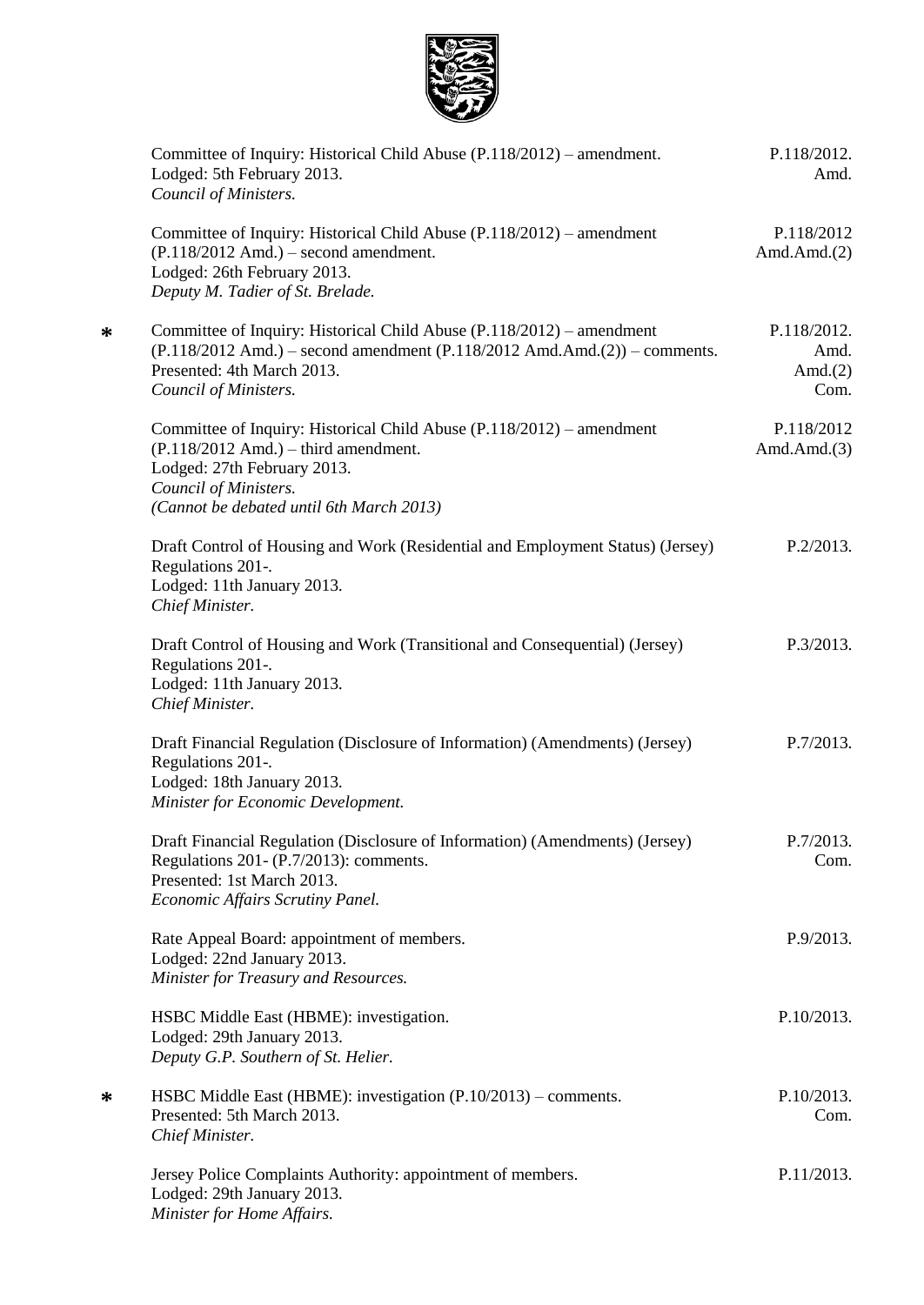

Jersey Overseas Aid Commission: appointment of non-States Commissioner. Lodged: 4th February 2013. *Senator P.F. Routier.* P.14/2013.

# **M. ARRANGEMENT OF PUBLIC BUSINESS**

## **19th March 2013**

| ∗ | Code of Conduct for Elected Members: Commissioner for Standards.<br>Lodged: 14th January 2013.<br>Privileges and Procedures Committee.                                    | P.4/2013.          |
|---|---------------------------------------------------------------------------------------------------------------------------------------------------------------------------|--------------------|
|   | Green Initiative Fund: establishment.<br>Lodged: 31st January 2013.<br>Deputy G.P. Southern of St. Helier.                                                                | P.12/2013.         |
|   | Minimum Wage: revised hourly rate from 1st April 2013.<br>Lodged: 11th February 2013.<br>Deputy G.P. Southern of St. Helier.                                              | P.25/2013.         |
|   | Draft Employment (Minimum Wage) (Amendment No. 9) (Jersey) Regulations<br>$201-.$<br>Lodged: 31st January 2013.<br>Minister for Social Security.                          | P.13/2013.         |
|   | Draft Social Security (Amendment of Law No. 5) (Jersey) Regulations 201-.<br>Lodged: 5th February 2013.<br>Minister for Social Security.                                  | P.15/2013.         |
| ∗ | Draft Social Security (Amendment of Law No. 5) (Jersey) Regulations 201-<br>$(P.15/2013)$ – amendment.<br>Lodged: 5th March 2013.<br>Deputy G.P. Southern of St. Helier.  | P.15/2013.<br>Amd. |
|   | Beach House, Green Island, St. Clement: grant of a right to access through the sea<br>wall.<br>Lodged: 6th February 2013.<br>Minister for Treasury and Resources.         | P.16/2013.         |
|   | Draft Restriction on Smoking (Advertising, Promotion and Display) (Jersey)<br>Regulations 201-.<br>Lodged: 6th February 2013.<br>Minister for Health and Social Services. | P.17/2013.         |
|   | Draft Restriction on Smoking (Amendment No. 3) (Jersey) Law 201-.<br>Lodged: 7th February 2013.<br>Minister for Health and Social Services.                               | P.18/2013.         |
|   | Draft Residential Tenancy (Jersey) Law 2011 (Appointed Day) Act 201.<br>Lodged: 8th February 2013.<br>Minister for Housing.                                               | P.19/2013.         |
|   | Draft Amendment (No. 20) of the Standing Orders of the States of Jersey.<br>Lodged: 15th February 2013.<br>Privileges and Procedures Committee.                           | P.29/2013.         |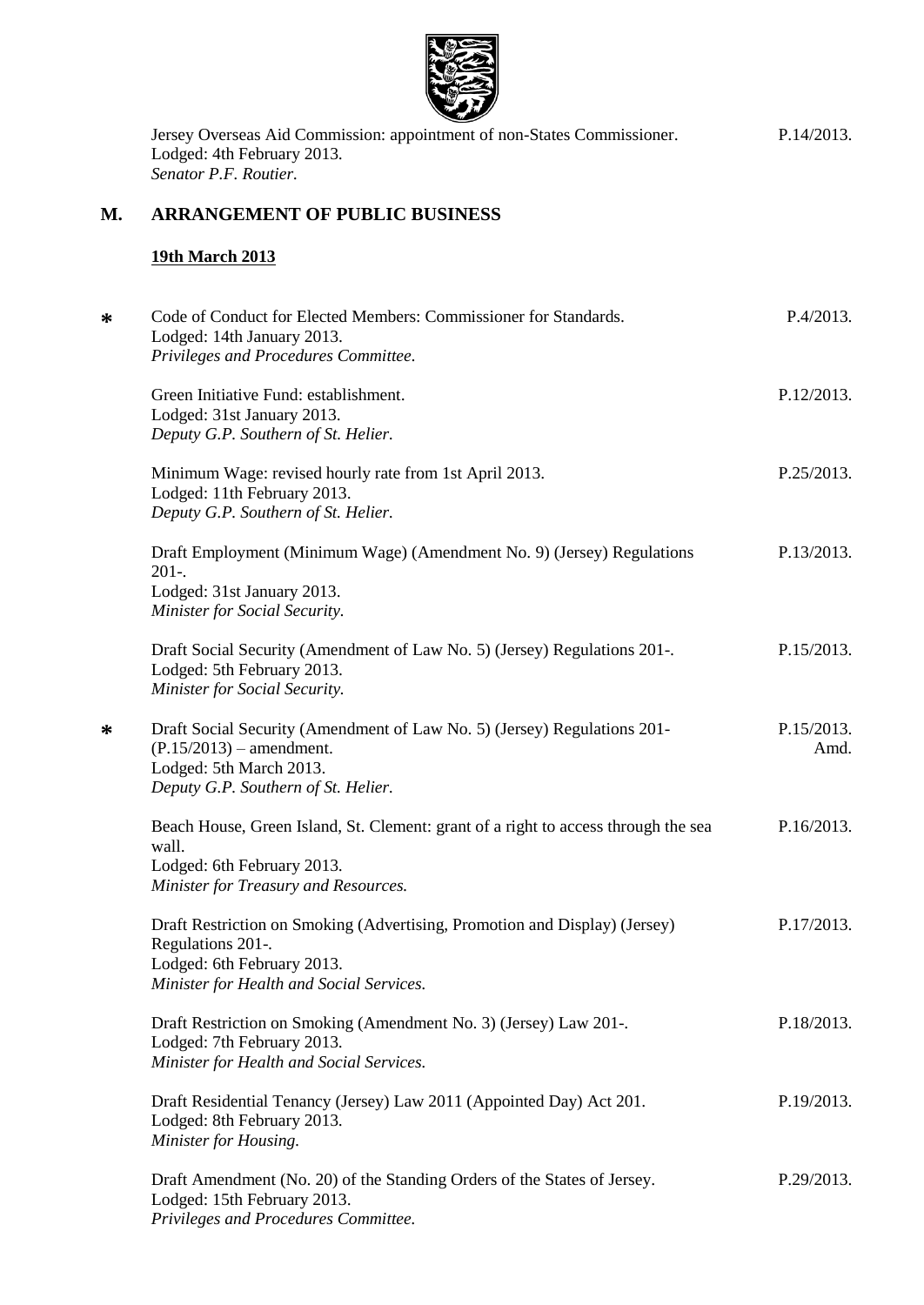| Draft Companies (Amendment No. 7) (Jersey) Regulations 201-.<br>Lodged: 8th February 2013.<br>Minister for Economic Development.                                                                          | P.20/2013.  |
|-----------------------------------------------------------------------------------------------------------------------------------------------------------------------------------------------------------|-------------|
| Channel Islands Lottery: allocation of profits for 2012.<br>Lodged: 8th February 2013.<br>Minister for Economic Development.                                                                              | P.21/2013.  |
| Ratification of the Agreement for the Exchange of Information relating to Tax<br>Matters between the Government of Jersey and the Government of Brazil.<br>Lodged: 11th February 2013.<br>Chief Minister. | P.22/2013.  |
| Ratification of the Agreement for the Exchange of Information relating to Tax<br>Matters between the Government of Jersey and the Government of Latvia.<br>Lodged: 11th February 2013.<br>Chief Minister. | P.23/2013.  |
| Draft Taxation (Exchange of Information with Third Countries) (Amendment<br>No. 6) (Jersey) Regulations 201-.<br>Lodged: 11th February 2013.<br>Chief Minister.                                           | P.24/2013.  |
| Independent Planning Appeals Tribunal: establishment.<br>Lodged: 12th February 2013.<br>Deputy J.H. Young of St. Brelade.                                                                                 | P.26/2013.  |
| Liberty Bus: reinstatement of Route 18 to Le Squez and Le Marais.<br>Lodged: 13th February 2013.<br>Deputy G.C.L. Baudains of St. Clement.                                                                | P.28/2013.  |
| <b>16th April 2013</b>                                                                                                                                                                                    |             |
| Jersey Innovation Fund: establishment, funding and operation.<br>Lodged: 20th November 2012.<br>Minister for Treasury and Resources.                                                                      | P.124/2012. |
| Starter Home Deposit Loan Scheme.<br>Lodged: 4th December 2012.<br>Minister for Treasury and Resources.                                                                                                   | P.131/2012. |
| Island Plan 2011: wind-farms.<br>Lodged: 12th February 2013.<br>Deputy G.C.L. Baudains of St. Clement.                                                                                                    | P.27/2013.  |
| Draft Taxation (Implementation) (Amendment) (Jersey) Law 201-.<br>Lodged: 22nd February 2013.<br>Chief Minister.                                                                                          | P.30/2013.  |
| Committee of Inquiry: costs for local businesses.<br>Lodged: 25th February 2013.<br>Senator A. Breckon.                                                                                                   | P.31/2013.  |
| Jersey Competition Regulatory Authority: re-appointment of Chairman.<br>Lodged: 28th February 2013.<br>Minister for Economic Development.                                                                 | P.32/2013.  |

1095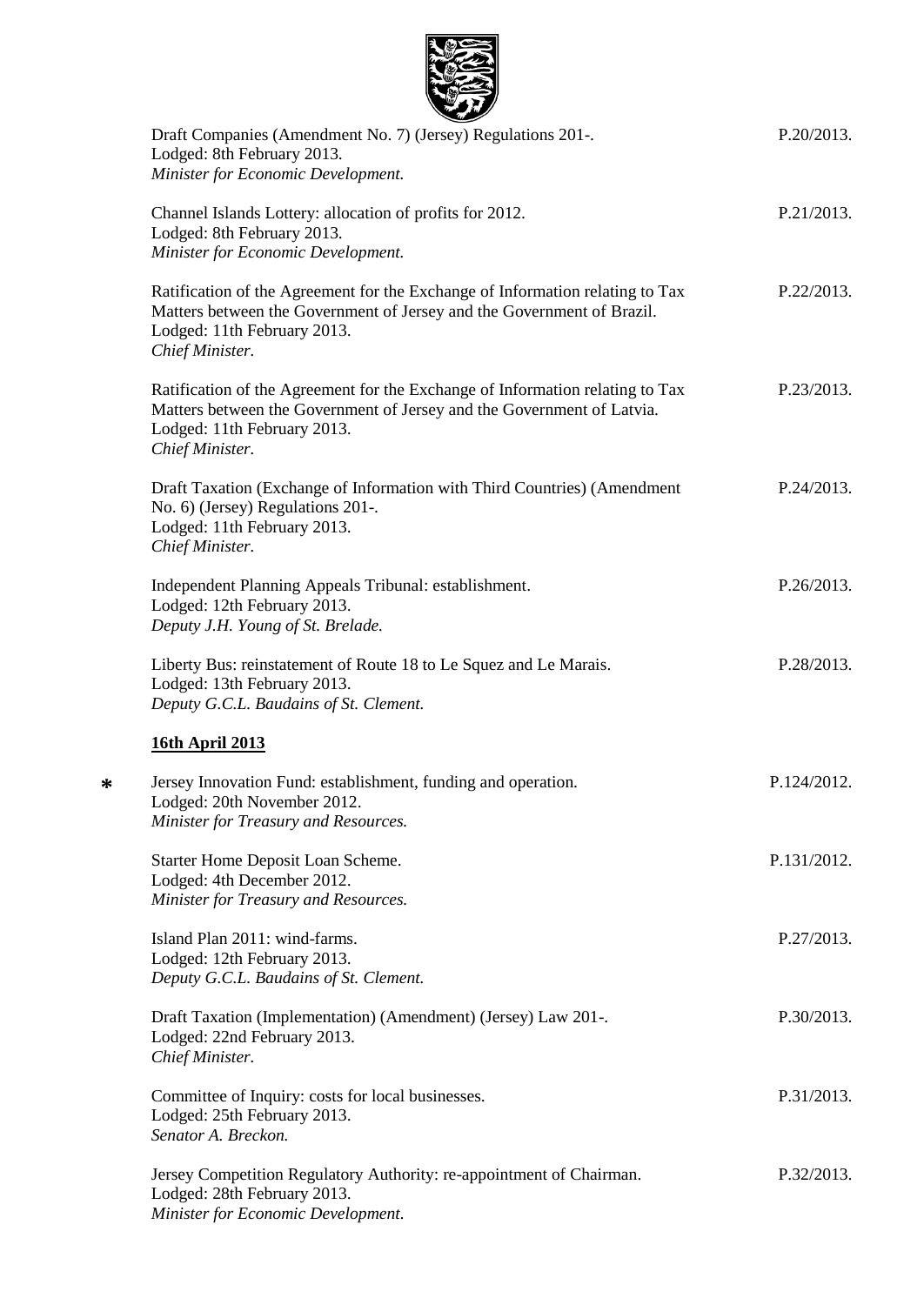

**\*** Draft States of Jersey (Amendment No. 6) Law 201-. Lodged: 5th March 2013. *Chief Minister.*

# **30th April 2013**

**\*** The Reform of Social Housing. Lodged: 4th March 2013. *Council of Ministers.*

# **14th May 2013**

Draft Discrimination (Jersey) Law 201-. Lodged: 15th January 2013. *Minister for Social Security.*

## **M.N. DE LA HAYE Greffier of the States**

4th March 2013

**Note –**

**An asterix \* in the left-hand margin denotes either a new item added to this Order Paper since the principal Order Paper was published on 28th February 2013, or an item which has been moved.**

P.33/2013.

P.6/2013.